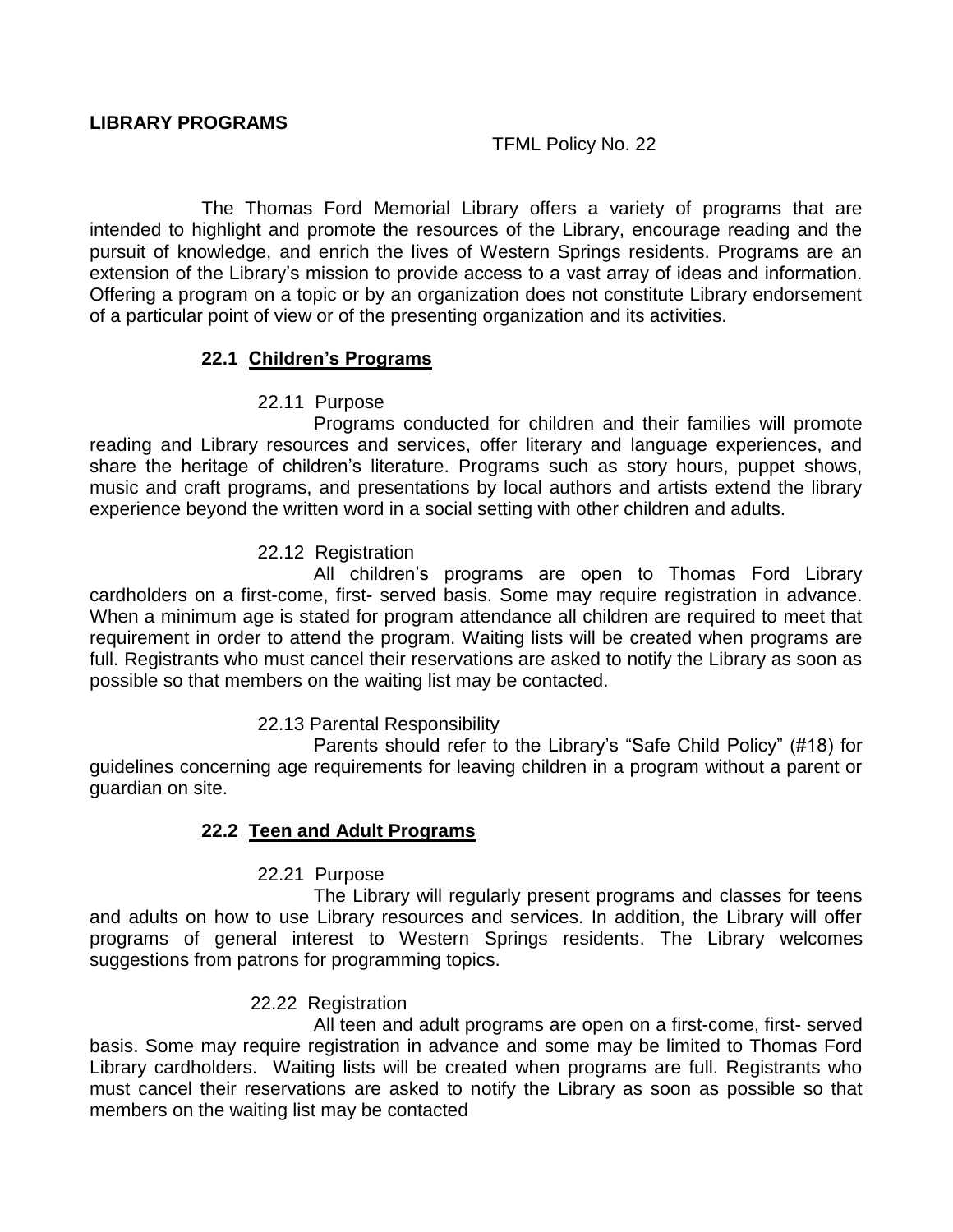# **22.3 Summer/Vacation Reading Programs**

# 22.31 Purpose

Reading programs are offered during the summer to encourage patrons of all ages to read widely and engage with the library regularly.

#### 22.32 Prizes

Local merchants and other businesses may donate items or certificates to be given as prizes/incentives to participants. The Library does not endorse or promote any particular donor by distributing these items. No Library Staff or Board member, or members of their immediate families shall accept any prize that violates the State Gift Ban Act.

## **22.4 Program Fees**

 22.41 Most Library programs are free of charge. The library reserves the option to charge a materials fee.

## **22.5 Presenters**

Presenters are selected by library programming staff based on topics of interest and the presenter's experience, reviews, and fees. Presenters are prohibited from requiring participants to sign in or soliciting business from program attendees. Speakers may leave business cards or offer an optional mailing list sign-up for interested participants to pick up after the program.

### **22.6 Complaint Process**

 22.61 Requests to reconsider/cancel a Library program must be made in writing on the **Request for Review By the Board Form** (attached) and received by the Library Director at least ten (10) days prior to the date that the program in question is to be held. The Request for Review By the Board Form can be picked up at the Library or printed off the Library's website.

 22.62 Forms submitted by Western Springs residents or Thomas Ford Library cardholders will be formally reviewed by a committee composed of Library Trustees and Staff. Forms that are incomplete or unsigned will not be accepted. A decision will be made within five (5) days of receiving the request. The complainant will be notified by phone and in writing of the Committee's decision.

# **22.7 Cancellation of Programs**

 The Library Board has the right and authority to cancel Library programs when deemed appropriate to do so.

# **22.8 Participation in Programs**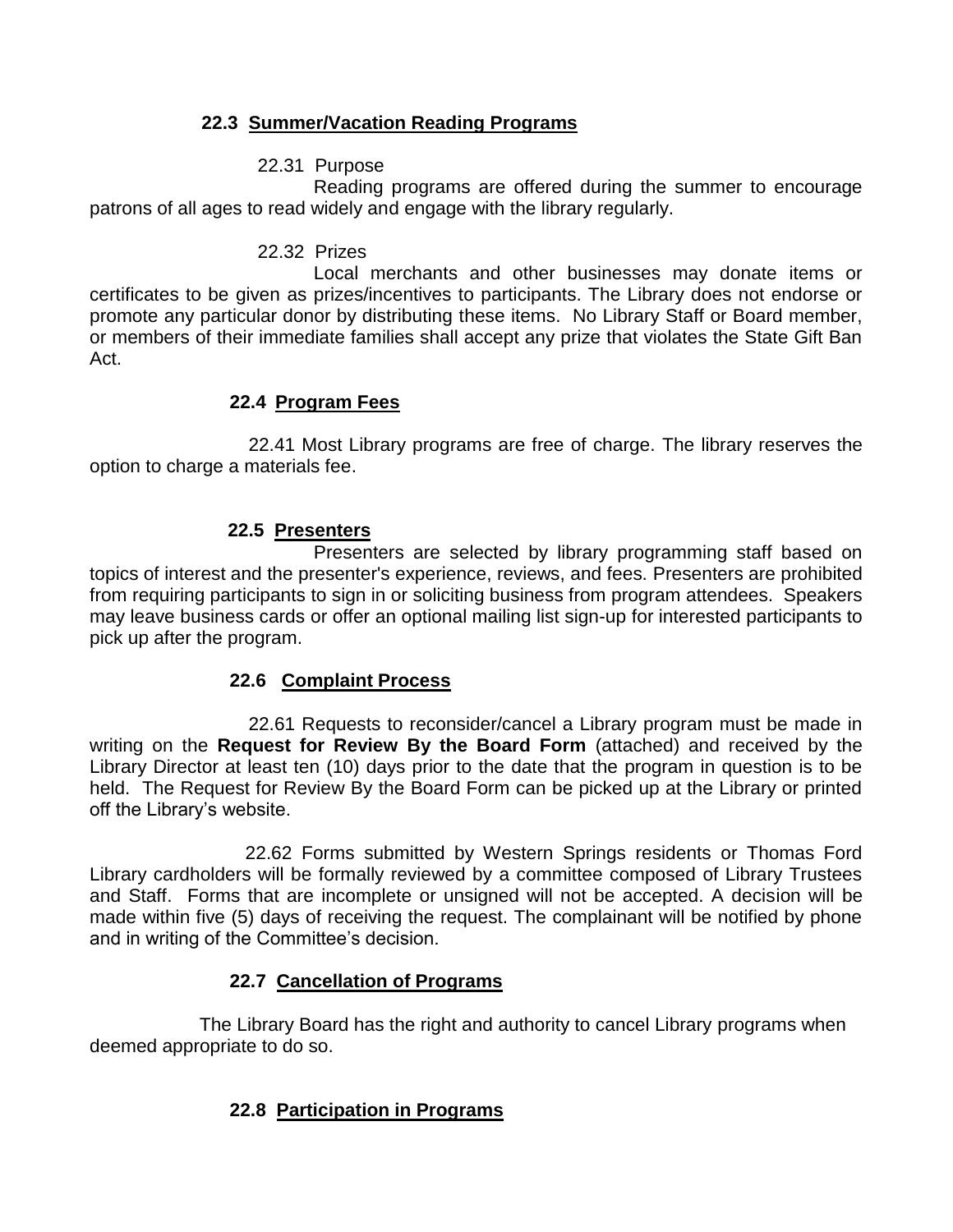The Library may take photos or film of participants in Library programs. Participation in any of the Library's programs constitutes an agreement by the participant and/or the parent/guardian to authorize the Library to photograph or film participants and/or their artwork from time to time, without compensation, for possible use in publicity and marketing efforts (website, Facebook, newsletter, newspaper). Participants are not identified without their permission. Please notify staff if you do not wish to be photographed or do not want your child photographed.

Attachments: Request for Review By the Board Form

Approved: June 25, 2008 Revised: June 28, 2011 Revised: November 20, 2013 Revised: April 2, 2019